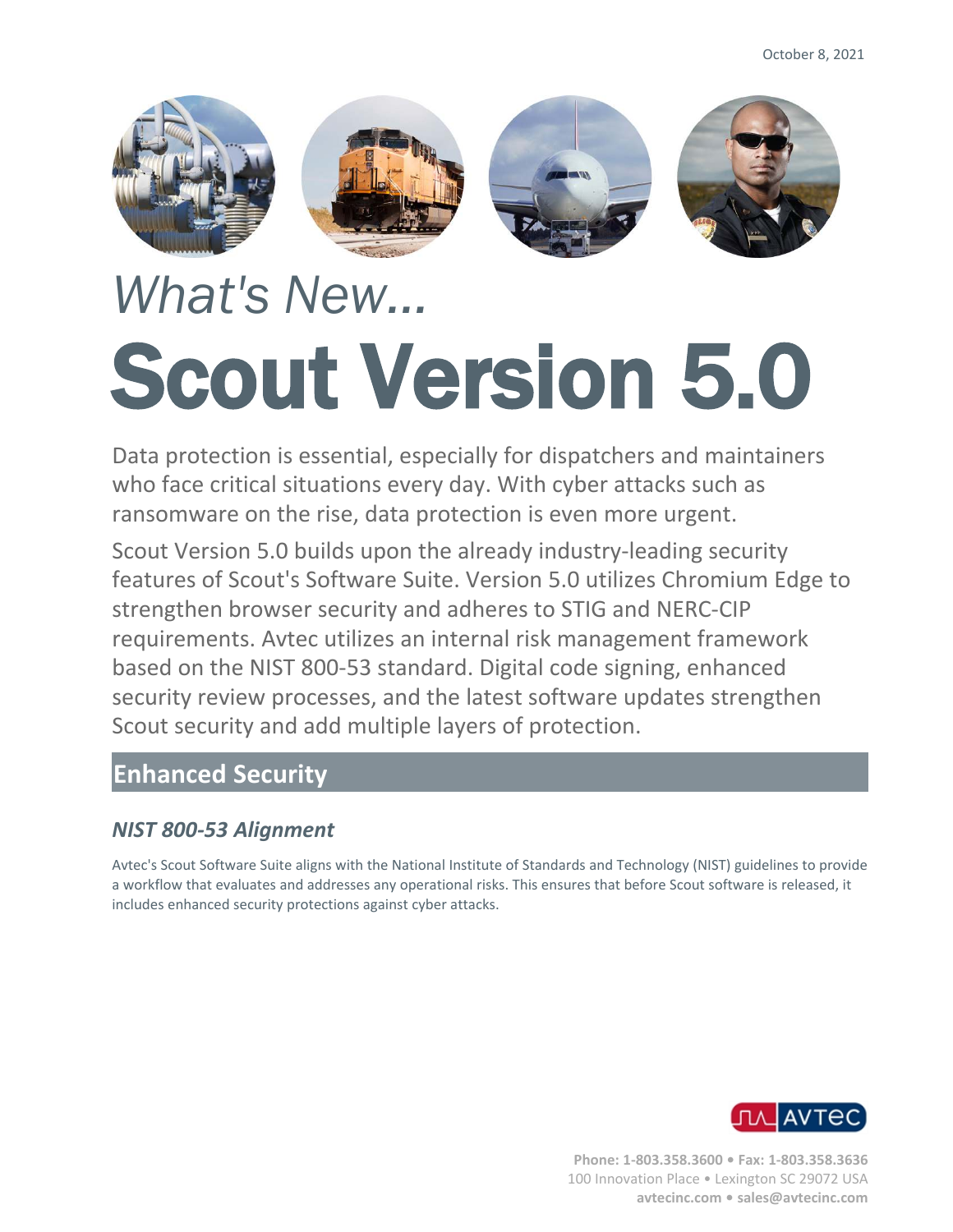#### *Security Release Review Process Enhancements*

Scout's Software Suite follows an enhanced security review process that includes the following protections:

- Nessus scans to identify vulnerabilities
- Apply latest Windows patches
- Apply and verify STIGs
- Quality reviews to ensure security enhancements integrate with Scout
- Document Scout security enhancements
- Perform third-party security audits annually

#### *Scout Maintains STIG Compliance Each Release*

Followed by the Department of Defense, Security Technical Implementation Guides (STIGs) strengthen cyber security. Avtec's Windows Operating System configuration guides include all STIG settings. Scout's Software Suite maintains the most current STIG security enhancements in the following areas:

- STIG for Windows Firewall
- STIG for Microsoft .NET Framework
- STIG for Windows Defender
- STIG for Windows 10
- STIG for Windows Server 2016
- STIG for Windows Server 2019

#### *NERC-CIP Support*

Avtec's Scout Software Suite adds compatibility with the North American Electric Reliability Corporation's (NERC) Critical Infrastructure Protection (CIP) standards, which are designed to secure assets required for operating North America's bulk electric system. Avtec maintains a mapping of how NERC-CIP controls interface with Scout's Software Suite. This ensures the protection of critical cyber assets when using Scout.

#### *Scout Implements Code Signing Certificate*

All Scout installers, executables, and DLLs are digitally signed by Avtec using a code signing certificate. Providing digitally signed files provides assurance the files are from an authentic source and not modified in transit, further ensuring security of Scout's Software Suite.

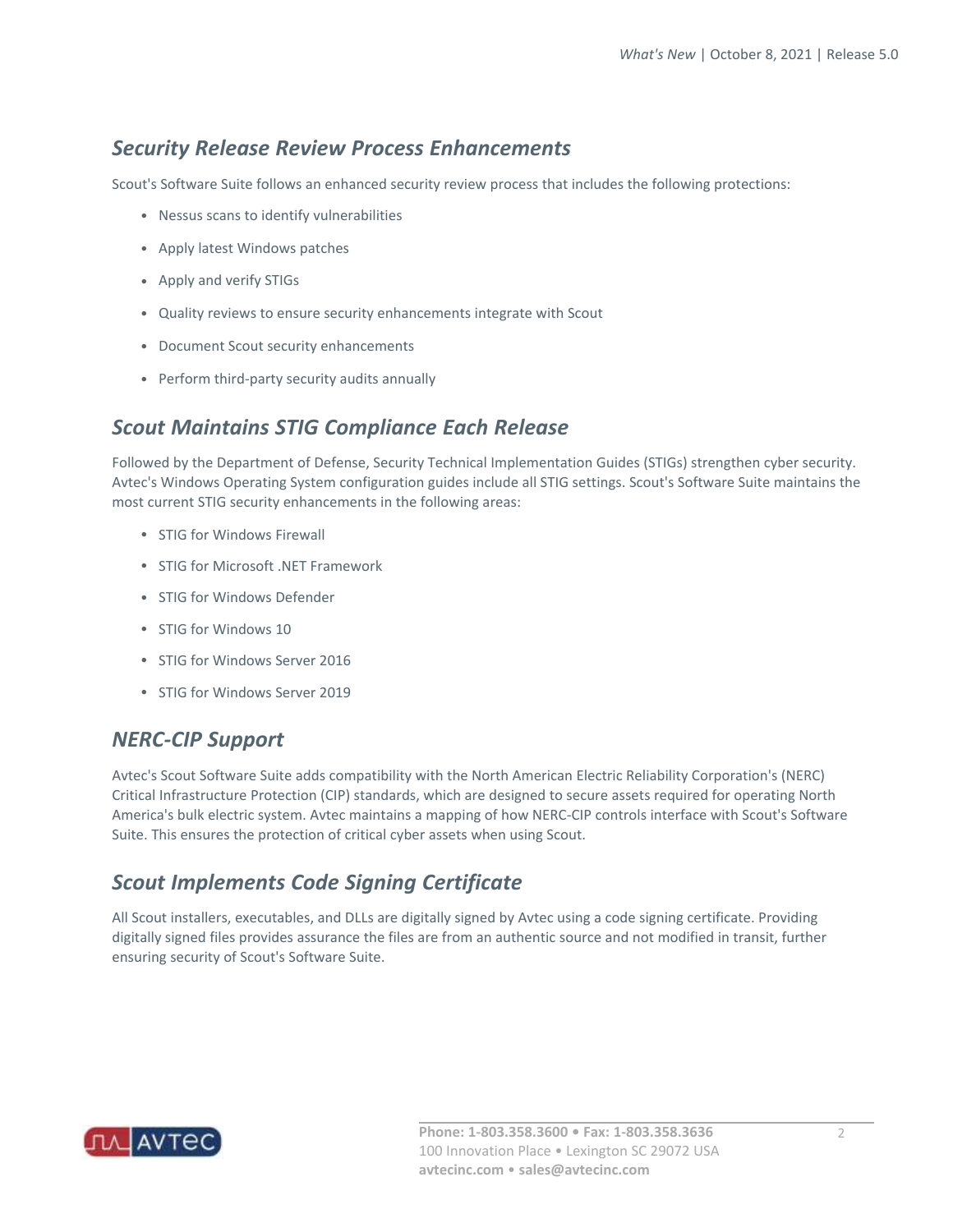#### *Sentinel Run Time Environment Update*

Sentinel Run Time Environment has been updated to Version 8.21 for Audio Bridge, Avtec Routing Controller, Avtec SIP Proxy, Call Voter, DMS, Scout, ScoutLink, and VPGate in order to provide additional security enhancements.

## **Critical Communications Support**

#### *P25 Conventional Wireless Interface with Outpost & APX™ Consolette*

The following features are supported in this interface: Group Calls, Emergency Calls, PTT ID/ANI/Alias, Encryption, and Channel/Frequency Change. Scout interfaces to the APX™ Consolette using the Avtec Outpost and a control station kit with license.

#### *P25 Trunking Wireless Interface with Outpost & APX™ Consolette*

The following features are supported in this interface: Group Calls, Emergency Calls, PTT ID/ANI/Alias, Encryption, and Channel/Frequency Change. Scout interfaces to the APX™ Consolette using the Avtec Outpost and a control station kit with license.

## **Essential Compatibility Testing**

During the development time frame, Scout was qualified with the following:

- Motorola MOTOTRBO™ XPR 2021.02 firmware (compatible with Scout 4.15)
- APX Mobile via Outpost with Motorola APX™ Control Station SR2021.03 firmware (compatible with Scout 4.15)

MOTOROLA and the Stylized M Logo are registered in the U.S. Patent and Trademark Office. All other product and service names are the property of their registered owners. © Motorola, Inc. 2021.

The material in this document is for information only and is subject to change without notice. While reasonable efforts have been made in the preparation of this document to assure its accuracy, Avtec, LLC assumes no liability resulting from errors or omissions in this document, or from the use of the information contained herein. Avtec, LLC reserves the right to make changes in the product design without reservation and without notification to its users.

Scout™, VPGate™, Frontier™, Audio Bridge™, Avtec SIP Proxy™, CommScape™, and Outpost™ are trademarks of Avtec, LLC.

© Avtec, LLC 2021.